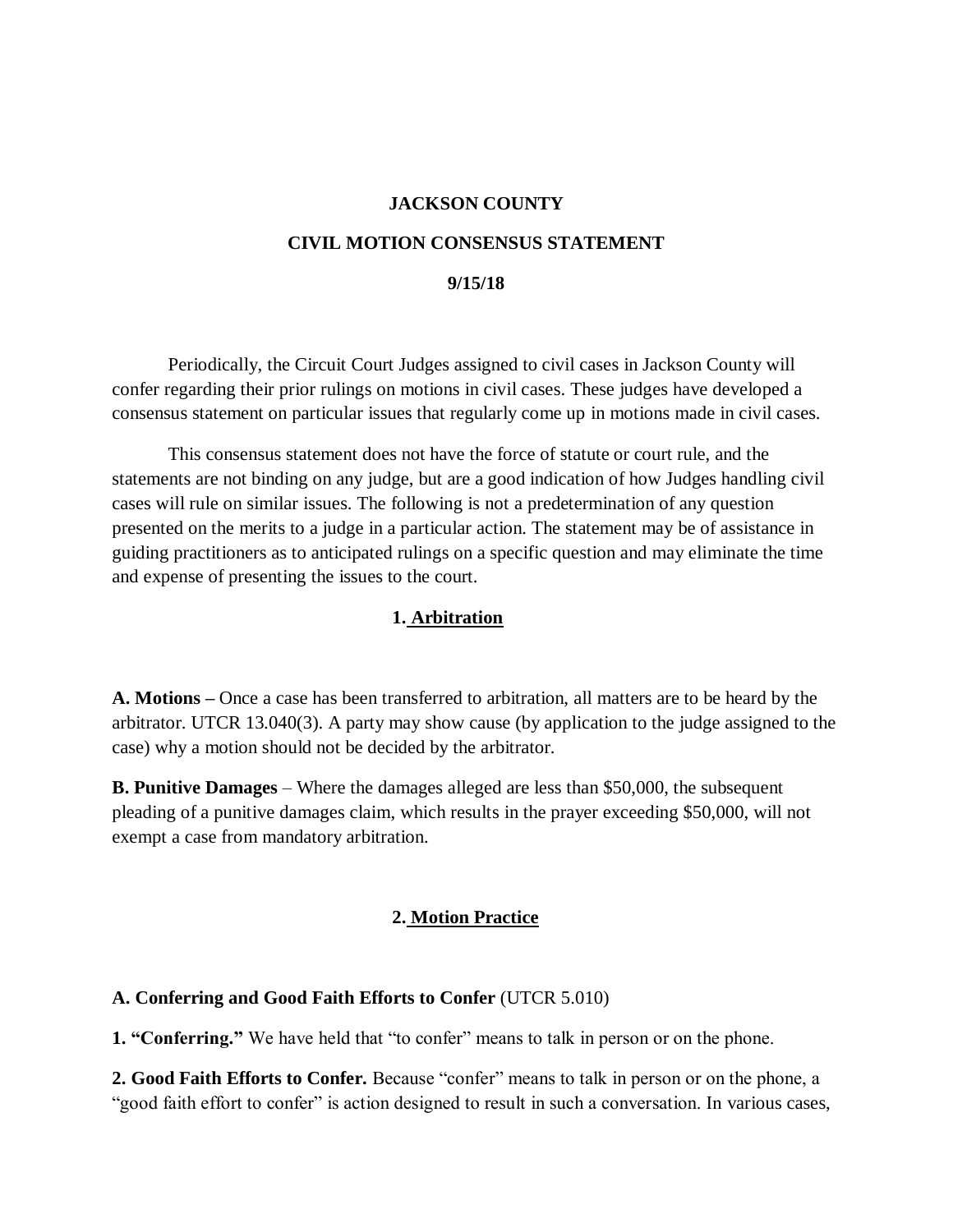judges have held that a letter to opposing counsel, even one that includes an invitation to call for a discussion, does not constitute a good faith effort to confer unless the moving attorney also makes a follow-up phone call to discuss the matter. We have held that a phone call leaving a message must be specific as to the subject matter before it constitutes a good faith effort to confer. Likewise, a message that says simply: "This is Jane, Please call me about Smith v. Jones," is not enough. Last minute phone messages or FAX transmissions immediately before the filing of a motion have been held not to satisfy the requirements of a good faith effort to confer. If, after hearing the motion, the court finds that efforts to confer have not been made in good faith, the court may decide the motion against the moving party.

**3. Complying with the Certification Requirement.** UTCR 5.010(3) specifies that the certificate of compliance is sufficient if it states either that the parties conferred, or contains facts showing good cause for not conferring. The judges have held that the certificate is not sufficient if it simply says "I made a good faith effort to confer." It must either state that the lawyers actually talked or state the facts showing good cause why they did not talk.

### **B. Copy of Complaint**

The failure to attach a marked copy of the complaint to a Rule 21 motion pursuant to UTCR 5.020(2) may result in denial of the motions. UTCR 1.090.

### **C. Motions for Reconsideration**

Motions for Reconsideration on any pre-trial, trial, or post-trial civil or criminal matter generally will not be considered except as set forth below.

This statement will not apply to any statutory motion to modify, set aside, vacate, suppress, or rescind; nor will it obstruct the authority of the assigned trial judge to review any previously-filed motions.

### **3. Discovery**

### **A. Motions to Compel**

A motion to compel discovery will set out at the beginning of the motion the specific items the moving party seeks to compel a party to produce (ORCP 46A(2)). Simply asserting that the party has not complied with the attached request for production will not satisfy this requirement.

### **B. Medical Examinations (ORCP44)**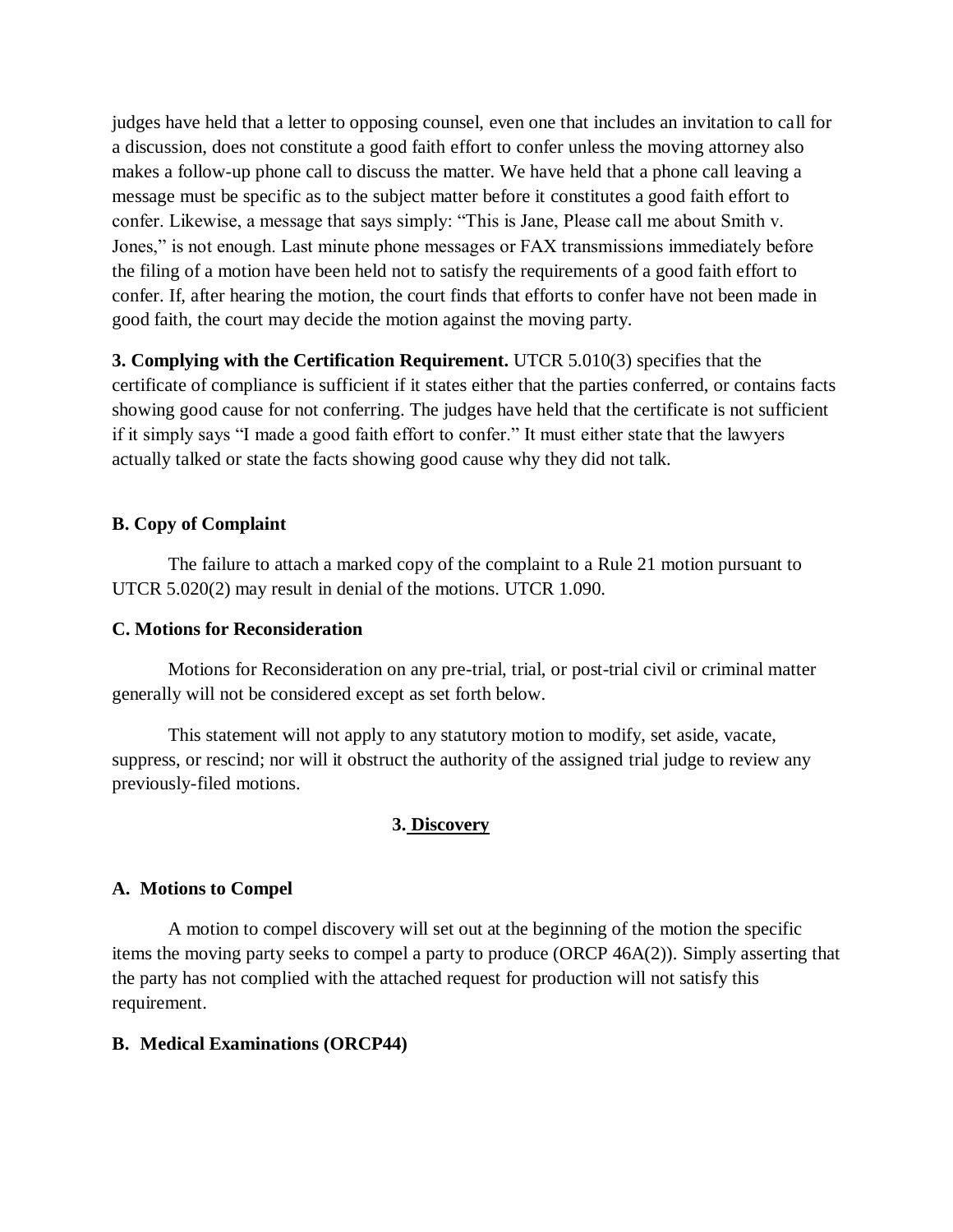1. The court generally authorizes (1) the recording of an examination by audio tape at the examined party's expense, and (2) the presence of a family member or friend of the examined party at the examination.

2. An examiner's qualifications (curriculum vitae) will be promptly provided to the examined party, upon request.

3. As soon as is reasonably possible before the examination, defendant will provide the examined party with copies of all forms the examiner will require the examined party to complete as part of the examination.

4. No later than fourteen days after the examination, defendant will provide the examined party a copy of any report prepared by the examiner.

5. If requested, prior to the testimony of the examiner or cross examination, the party calling the examiner as a witness will provide the opposing party with copies of the examiner's 1099 and W-2 forms showing the examiner's income for the past two years from performing ORCP 44 examinations or medical record reviews. All such documents provided by the examiner will be retained by the examiner after review by the opposing party.

6. When entitled, a party generally may have an ORCP 44 examination performed by a doctor selected by the requesting party. For an examination taking place in Jackson County, the requesting party may schedule the examination at a reasonable time and place without any payment to the other party.

If the examination is to be scheduled outside Jackson County, the requesting party shall pay travel costs at the rate allowed for mileage by the IRS or shall pay air fare. If the entire travel and examination time will take 4 hours or more, the reasonable costs of meals shall be paid. If the entire travel and examination time will take 8 hours or more, the reasonable costs of meals and lodging will be paid.

Reasonable accommodations as to the type of travel and the scheduling needed by the person to be examined shall be made.

## **C. Depositions**

1. Attendance of Experts – Attendance of an expert at a deposition has generally been allowed, but has been reviewed on a case-by-case basis upon the motion of a party.

2. Attendance of Others – Persons other than the parties and their lawyers are generally not allowed to attend a deposition. Upon a showing of need, exceptions have been granted.

3. Out-of-State Parties – A non-resident plaintiff is normally required to appear at plaintiff's expense in Oregon for depositions. Upon a showing of undue burden or expense, the court has ordered, among other things, that plaintiff's deposition occur by telephone with a follow-up